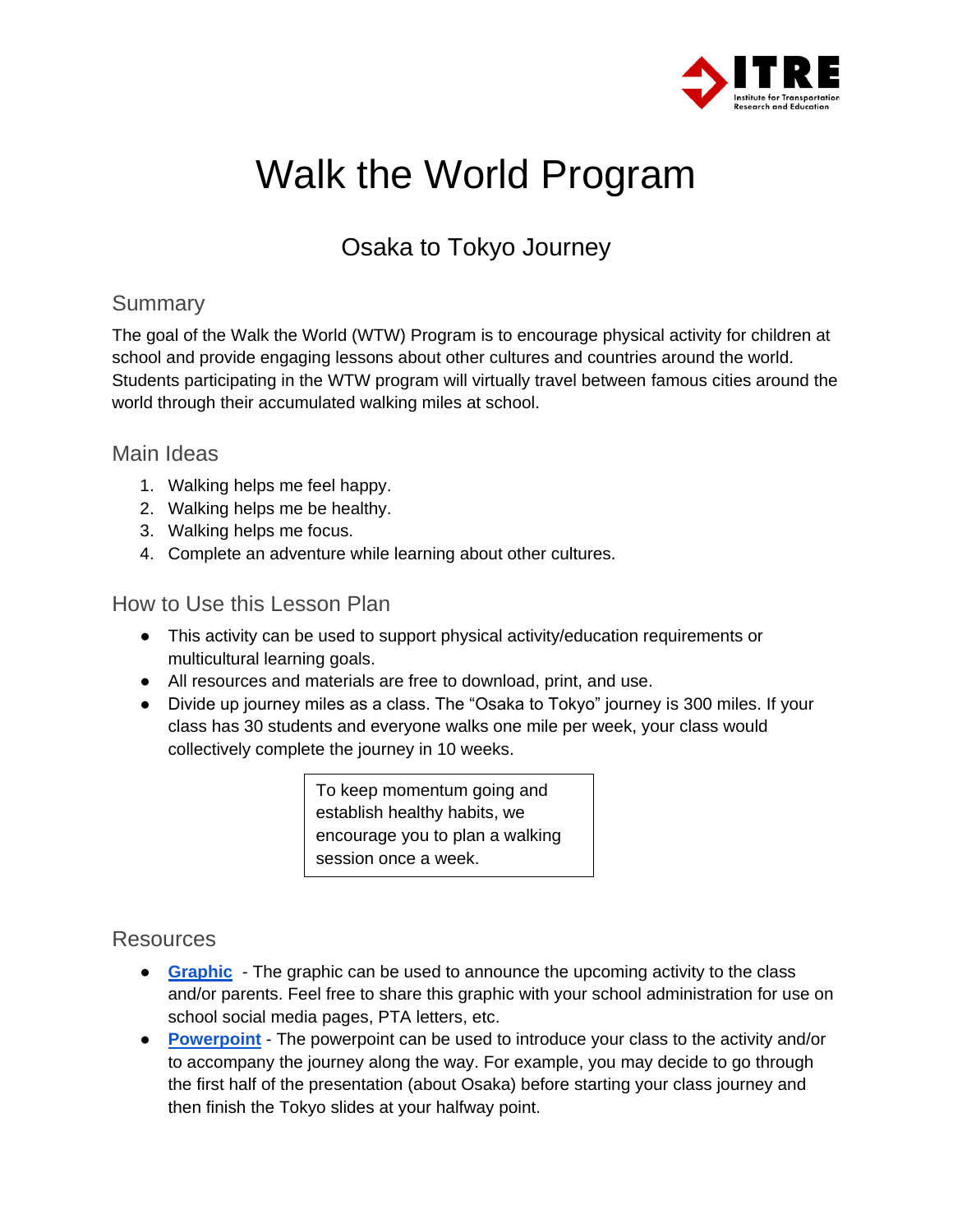

- **[Map](https://ncvisionzero.org/wp-content/uploads/2022/06/11-x-17-Osaka-to-Tokyo-TJCOG-ITRE-2022.jpg)** The map is available to download and print in three different sizes 11 x 17, 18 x 24, and 24 x 36. We recommend that you post the map in a visible location in or near your classroom. After each walking day, choose a "helper" student to color in or mark a square after each walk. Then, review how far you've gone collectively as a class and remind the class how far they have to go to "reach Tokyo!"
- **[Halfway Activities](#page-1-0)** The Halfway Activities should be completed when your class reaches the halfway point on the map.
- **[Journey Celebration](#page-2-0)** The Journey Celebration is to celebrate the class's accomplishments once they reach Tokyo.

#### Weekly Walk

1. **Choose a location.** The best way to establish this activity is to schedule a walk on school grounds once a week. Choose a location that is easily measured in laps or miles and allows students to safely walk away from motor vehicle traffic.

Examples of walking locations:

- Laps around school playground
- School track
- Soccer or football field
- 2. **Talk about the program before and after the class walks.** Remind the class of the journey origin or destination and give updates before each weekly walk. For example, "We have already 175 miles since the beginning of school! Only 125 miles to go before we reach Tokyo!" You may also choose to give a fun fact about either the origin or the destination before each walk.

#### **Tips**

● If your walking location requires multiple laps to reach the weekly distance (e.g., four laps around the soccer field per child per day), consider giving each child a sticker as they complete each lap. This will help you keep track of how many laps each child has completed and provide them with a small incentive.

### <span id="page-1-0"></span>Halfway Activities

- Watch kid-friendly videos
	- Japan for Kids A kids guide to Japan. [https://www.youtube.com/watch?v=QEC3MrWgnMU&ab\\_channel=ProfessorPro](https://www.youtube.com/watch?v=QEC3MrWgnMU&ab_channel=ProfessorPropeller%27sPlanet) [peller%27sPlanet](https://www.youtube.com/watch?v=QEC3MrWgnMU&ab_channel=ProfessorPropeller%27sPlanet)
	- 29 Things That Exist Only in Japan [https://www.youtube.com/watch?v=s1m\\_yhi9oqA&ab\\_channel=BRIGHTSIDE](https://www.youtube.com/watch?v=s1m_yhi9oqA&ab_channel=BRIGHTSIDE)